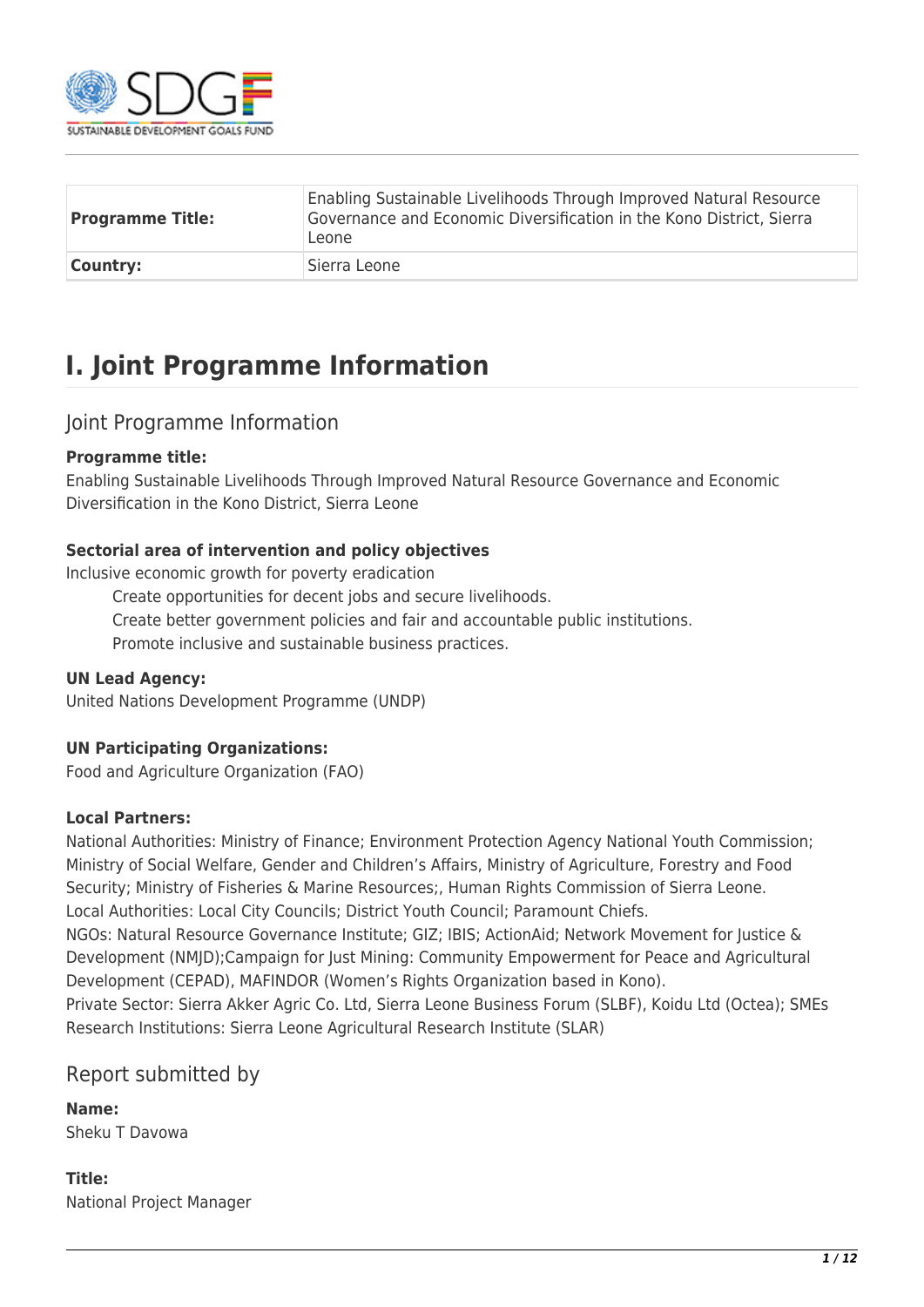**Organization:**  UNDP

**Contact information:**  C/O UNDP Office 55 Wilkinson Road, Freetown, Sierra Leone

**Reporting Period Ending:**  Friday, April 1, 2016

# **II. Contact Information**

Resident Coordinator

**Name:**  David David McLachlan-Karr

**E-mail:**  david.mclachlan-karr@one.un.org

UNCT contact person for implementation

**Name:**  Sudipto Mukerjee

**Agency:**  UNDP

**Title:**  Country Director

**E-mail:**  Sudipto.Mukerjee@undp.org

**Phone:**  +232 789 500 00

**Address:**  55 Wilkinsonroad, Freetown

Technical team contacts

Alternative UNCT contact person for implementation

**Name:**  Gabriel Rugalema

**Agency:**  FAO

**Title:**  Country Representative

**E-mail:**  gabriel.rugalema@fao.org

**Phone:**  + 232 765 414 45

**Address:**  11 Jallow Terrace, Aberdeen, Freetown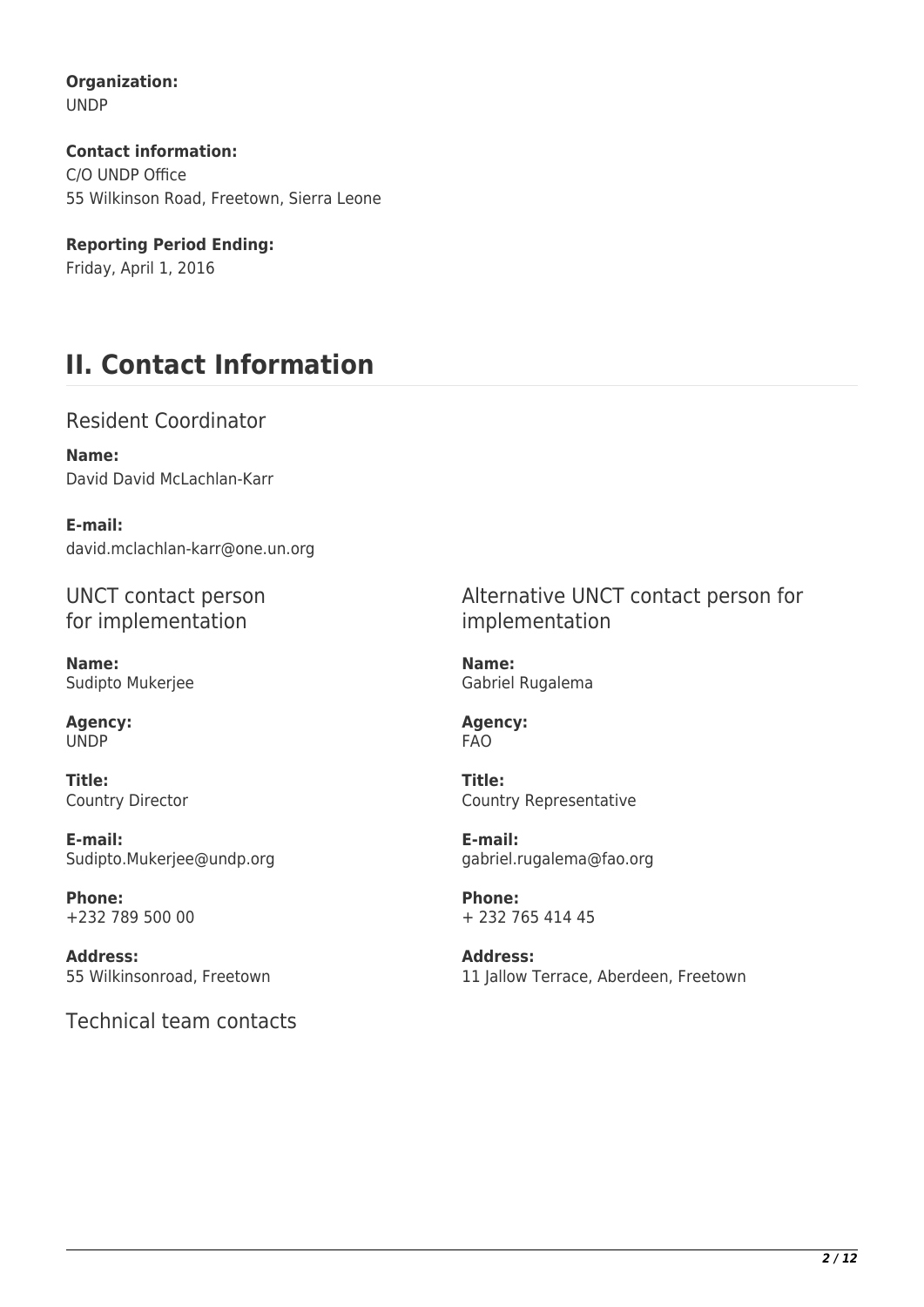Joint programme coordinator

**Name:**  Saskia Marijnissen

**Agency:**  UNPD

**Title:**  Team Leader

**Email:**  saskia.marijnissen@undp.org

**Phone:**  +23278877986

**Address:**  55 Wilkinson Road Freetown, Sierra Leone

JP communications and advocacy focal point

**Name:**  Abdul Karim Bah

**Agency: UNDP** 

**Title:**  Communication's Analyst

**Email:**  abdul-karim.bah@undp.org

**Phone:**  +232 78 272315

**Address:**  C/O UNDP Office 55 Wilkinson Freetown, Sierra Leone

JP private sector focal point

**Name:**  Pakai Kamara

**Agency:**  Sierra Akker

**Title:**  Chief Executive Officer

**Email:**  pakaik@sierraakkeragric.com, pakaik@yahoo.com

**Phone:**  +23276759882

**Address:**  Sumbuya Village, Koya Chiefdom, along the Freetown Masiaka High way

JP monitoring and evaluation focal point

**Name:**  Issa Conteh

**Agency:**  UNDP

**Title:**  Results-Based Management Specialist

**Email:**  issa.conteh@undp.org

**Phone:**  : +232 78 605645

**Address:**  C/O UNDP Office 55 Wilkinson Freetown, Sierra Leone

JP knowledge management focal point

**Name:**  Irene Ntanda

**Agency:**  UNDP

**Title:**  Donor Reporting Officer

**Email:**  Irene.ntanda@undp.org

**Address:**  C/O UNDP Office 55 Wilkinson Freetown, Sierra Leone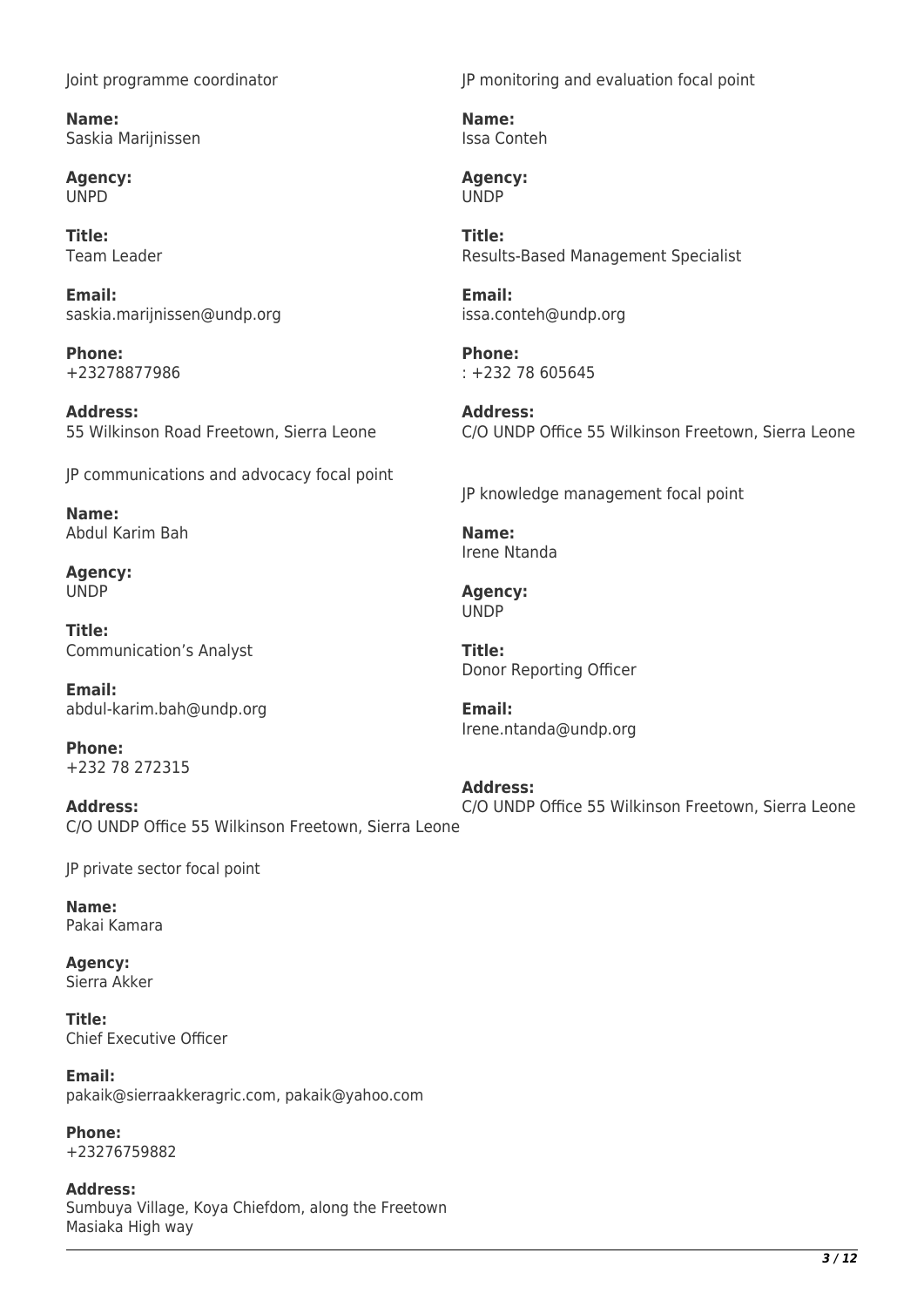### Agency contact points

Contact 1

**Name:**  Jatuo Jallow

**Agency:**  Environmental Protection Agency

**Title:**  Executive Director

**Email:**  jatuoforna@gmail.com

**Phone:**  +232 76 677 235

**Address:**  21 Old Railway Line Brookfield's Freetown

Contact 3

**Name:**  Richard Koninga

**Agency:**  Kono District Council

**Title:**  Chairman

**Email:**  konodistrictcouncil@yahoo.com

**Address:**  Kono District Council Office, Koidu

Contact 5

Contact 2

**Name:**  Adikali Samura

**Agency:**  Ministry of Youth Affairs

**Title:**  Permanent Secretary

**Phone:**  +23276709409

**Address:**  Stadium Hostel, Brookfield's Freetown

Contact 4

# **III. Financial information**

### SDG-F Funds

| Total approved<br><b>UN Agency</b><br>funds | <b>Total funds</b><br><b>Transferred to</b><br>date | <b>Total funds</b><br>committed to<br>date | <b>Total funds</b><br>disbursed to date |
|---------------------------------------------|-----------------------------------------------------|--------------------------------------------|-----------------------------------------|
|---------------------------------------------|-----------------------------------------------------|--------------------------------------------|-----------------------------------------|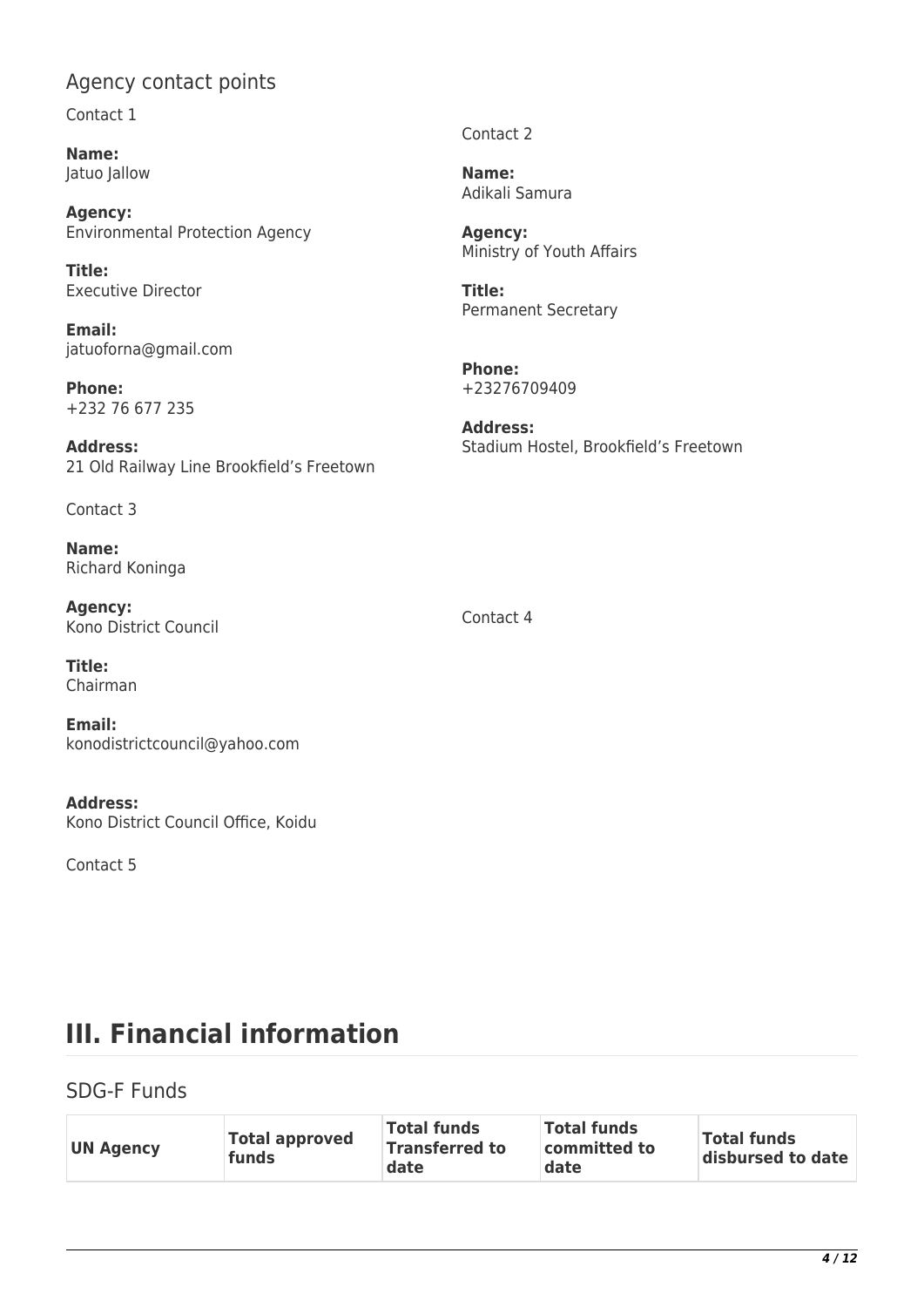| <b>UN Agency</b>                                  | <b>Total approved</b><br>funds | <b>Total funds</b><br><b>Transferred to</b><br>date | <b>Total funds</b><br>committed to<br>date | Total funds<br>disbursed to date |
|---------------------------------------------------|--------------------------------|-----------------------------------------------------|--------------------------------------------|----------------------------------|
| United Nations<br>Development<br>Programme (UNDP) | 976,000.00                     |                                                     |                                            | 88,034.00                        |
| Food and<br>Agriculture<br>Organization (FAO)     | 524,000.00                     |                                                     |                                            |                                  |

| <b>Total</b> | .,500,000.00 |  | 88,034.00 |
|--------------|--------------|--|-----------|

## Matching Funds

| Name of source | <b>Total approved</b><br>funds | <b>Total funds</b><br><b>Transferred to</b><br>date | <b>Total funds</b><br>committed to<br>date | <b>Total funds</b><br>disbursed to date |
|----------------|--------------------------------|-----------------------------------------------------|--------------------------------------------|-----------------------------------------|
| <b>UNDP</b>    | 80,060.00                      |                                                     |                                            | 7,834.00                                |
| <b>FAO</b>     | 1,125.00                       |                                                     |                                            |                                         |

| <b>Total</b><br>00<br>$\Omega$<br>$- - - - - -$<br>$ -$ |  |  |  |  |  |
|---------------------------------------------------------|--|--|--|--|--|
|---------------------------------------------------------|--|--|--|--|--|

# **IV. Beneficiaries**

## Direct Beneficiaries – Breakdown

| <b>Beneficiary type - individual</b> |                |                |   | <b>Total Female Male Comments</b>                                 |
|--------------------------------------|----------------|----------------|---|-------------------------------------------------------------------|
| <b>Farmers</b>                       | 0              | 0              | 0 | Targets set but no activities done yet to<br>their direct benefit |
| Entrepreneurs                        | $\overline{0}$ | $\overline{0}$ | 0 |                                                                   |
| Civil servants/government            | $\mathbf 0$    | $\overline{0}$ | 0 |                                                                   |
| Indigenous                           | $\overline{0}$ | $\overline{0}$ | 0 |                                                                   |
| Children                             | $\overline{0}$ | $\overline{0}$ | 0 |                                                                   |
| Youth                                | $\overline{0}$ | $\overline{0}$ | 0 |                                                                   |
| Other 1                              |                |                |   |                                                                   |
|                                      |                |                |   |                                                                   |
| <b>Total</b>                         | 0              | 0              | 0 |                                                                   |

| <b>Beneficiary type - institutional</b> |                   | <b>Total Comments</b>                                              |
|-----------------------------------------|-------------------|--------------------------------------------------------------------|
| <b>SMES</b>                             | 0.00 <sub>1</sub> | Targets set but no activities done yet to their direct benefit     |
| Cooperatives                            | 0.00              |                                                                    |
| Government/municipal organizations      | 10.00             | Shared work plan and discussed findings from market<br>assessments |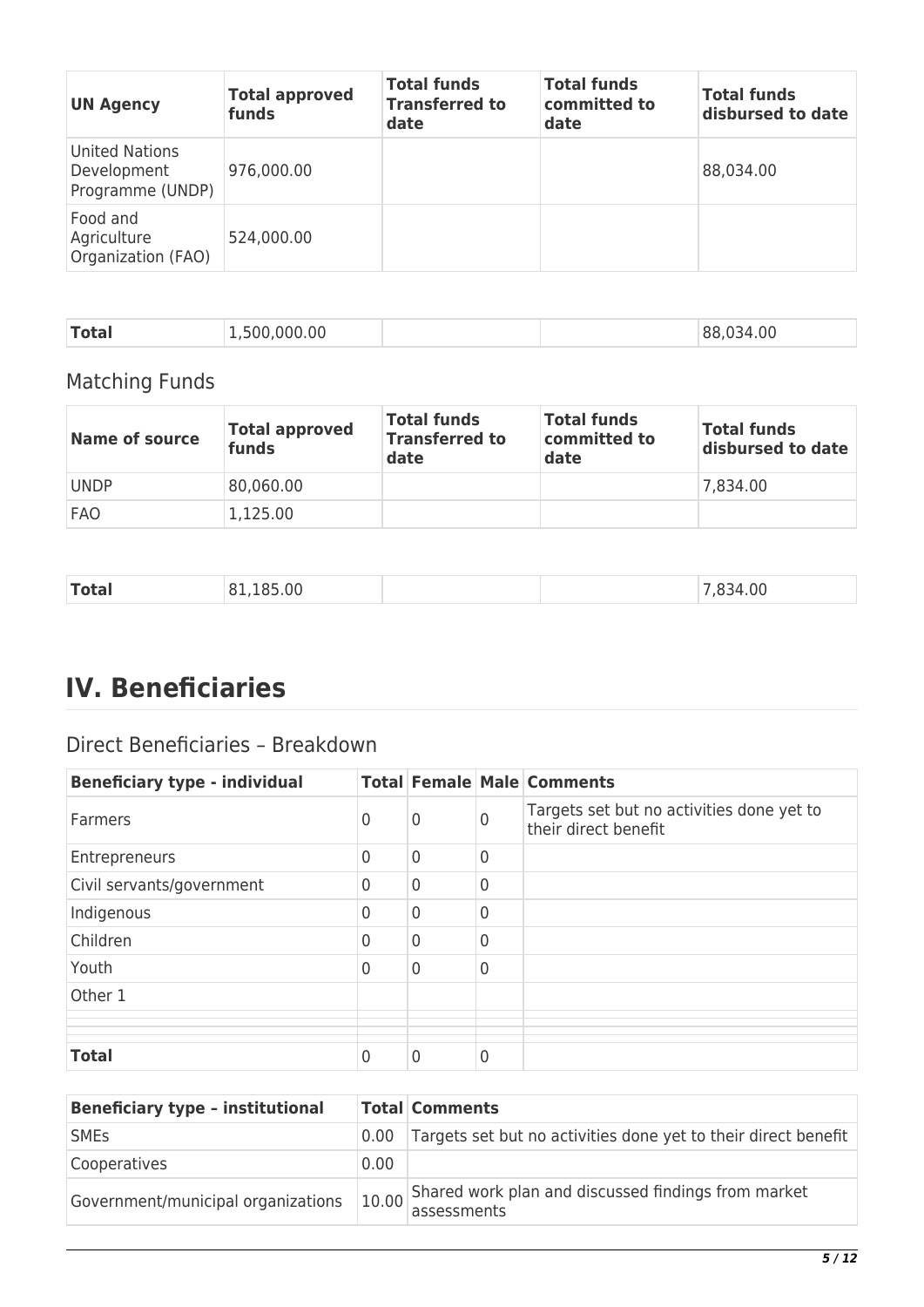| Private sector                | 5.00 | Shared work plan and discussed findings from market<br>assessments and discussed possibilities of collaboration |
|-------------------------------|------|-----------------------------------------------------------------------------------------------------------------|
| Community-based organizations | 5    | Shared work plan and discussed findings from market<br>assessments and discussed possibilities of collaboration |
| <b>NGOs</b>                   | 10   | Shared work plan and discussed findings from market<br>assessments and discussed possibilities of collaboration |
|                               |      |                                                                                                                 |
| <b>Total</b>                  | 30   |                                                                                                                 |

## Indirect Beneficiaries – Breakdown

| <b>Beneficiary type - individual</b> |                |      |      | <b>Total Female Male Comments</b>       |
|--------------------------------------|----------------|------|------|-----------------------------------------|
| Farmers                              | 0              | 0.00 | 0.00 | No activities done yet to their benefit |
| Entrepreneurs                        | 0              | 0.00 | 0.00 |                                         |
| Civil servants/government            | $\mathbf 0$    | 0.00 | 0.00 |                                         |
| Indigenous                           | 0              | 0.00 | 0.00 |                                         |
| Children                             | $\overline{0}$ | 0.00 | 0.00 |                                         |
| Youth                                | 0              | 0.00 | 0.00 |                                         |
|                                      |                |      |      |                                         |
|                                      |                |      |      |                                         |
|                                      |                |      |      |                                         |
| <b>Total</b>                         | 0              | 0.00 | 0.00 |                                         |

| <b>Beneficiary type - institutional</b> | <b>Total</b> | <b>Comments</b>                         |
|-----------------------------------------|--------------|-----------------------------------------|
| <b>SMEs</b>                             | 0.00         | No activities done yet to their benefit |
| Cooperatives                            | 0.00         |                                         |
| Government/municipal organizations      | 0.00         |                                         |
| Private sector                          | 0            |                                         |
| Community-based organizations           | 0            |                                         |
| <b>NGOs</b>                             | 0            |                                         |
|                                         |              |                                         |
|                                         |              |                                         |
| <b>Total</b>                            | 0            |                                         |

#### **Any other information regarding JP beneficiaries\*:**

None at the moment

# **V. Joint Programme Progress**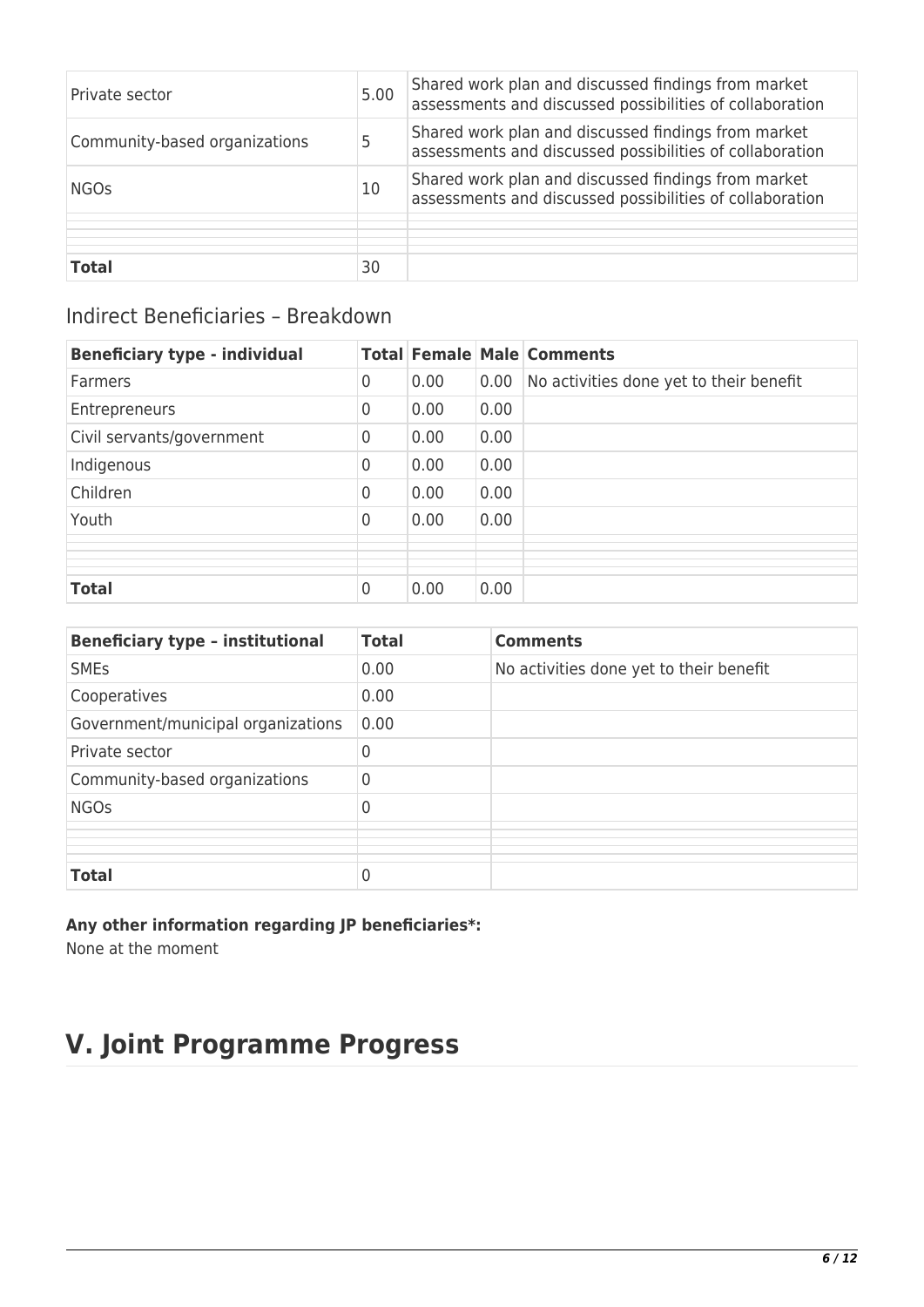| <b>Expected Results (Outcomes &amp;</b><br>outputs)                                                                                                                       | <b>Progress</b>                                                                                                                                                                                                                                                    | <b>Expected deliverables</b>                                                                                                                                                                                                                                                                                                                                                                                                  |
|---------------------------------------------------------------------------------------------------------------------------------------------------------------------------|--------------------------------------------------------------------------------------------------------------------------------------------------------------------------------------------------------------------------------------------------------------------|-------------------------------------------------------------------------------------------------------------------------------------------------------------------------------------------------------------------------------------------------------------------------------------------------------------------------------------------------------------------------------------------------------------------------------|
| JP Outcome 1: Inclusive accountability<br>and transparency in natural resource<br>management                                                                              |                                                                                                                                                                                                                                                                    | With Project Manager onboard,<br>AWP developed, approved and<br>shared, TORs are to be<br>developed and project activities<br>facilitated to ensure<br>achievement of JP outputs and<br>outcomes.                                                                                                                                                                                                                             |
| JP Output 1.1: Enhanced capacity for<br>improved monitoring of environmental<br>and social compliance                                                                     | • Meeting with EPA and CIESIN<br>on GIS EPA AWP activities<br>completed<br>• EPA activities on AWP revised<br>to match changes and<br>development within EPA<br>• Procurement process of items<br>and soft wares for GIS activities<br>with CIESIN and EPA ongoing | Relationship established with<br><b>CIESIN fot facilitation of EPA GIS</b><br>activities.<br>Procurement process of GIS<br>items and soft wares initiated.<br>Discussions with CIESIN on<br>activity plan ongoing; to be<br>finalized for development of<br><b>TOR</b>                                                                                                                                                        |
| JP Output 1.2:Strengthened dialogue<br>and engagement between<br>development stakeholders and the<br>extractive sector                                                    |                                                                                                                                                                                                                                                                    | Stakeholders and NGOs to be<br>trained on advocacy identified.<br>Advocacy training to be<br>facilitated next quarter                                                                                                                                                                                                                                                                                                         |
| JP Output 1.3:Inclusive community<br>development processes facilitated                                                                                                    |                                                                                                                                                                                                                                                                    | Met with stakeholders<br>CDA developed and submitted<br>to Minister with approval<br>awaiting. Review of activity to<br>match approved CDA being<br>considered                                                                                                                                                                                                                                                                |
| JP Outcome 2: Livelihoods of vulnerable<br>groups improved through economic<br>diversification                                                                            | • Market assessment of local<br>economy ongoing with field<br>mission completed.<br>• FAO completed a baseline<br>study for fishponds and poultry<br>farm activities                                                                                               | Final market assessment report<br>to be available in April which<br>will guide project participant<br>selection especially for youth<br>livelihoods activities.<br>Fish pond construction<br>commenced in April to continue<br>till June for first 8.<br>Preliminary activities for poultry<br>establishment ongoing and<br>training modules for trainings<br>on poultry and fish farming are<br>being reviewed and finalized |
| JP Output 2.1: Local economy<br>diversified through value chain<br>development, increased<br>entrepreneurship, economic<br>productivity, and improved service<br>delivery | • Market assessment of local<br>economy ongoing with field<br>mission completed. Initial<br>• stakeholders meeting to<br>present findings completed<br>awaiting final report                                                                                       | Criteria for selection of youths<br>for project livelihoods activities<br>developed awaiting approval<br>from local stakeholders                                                                                                                                                                                                                                                                                              |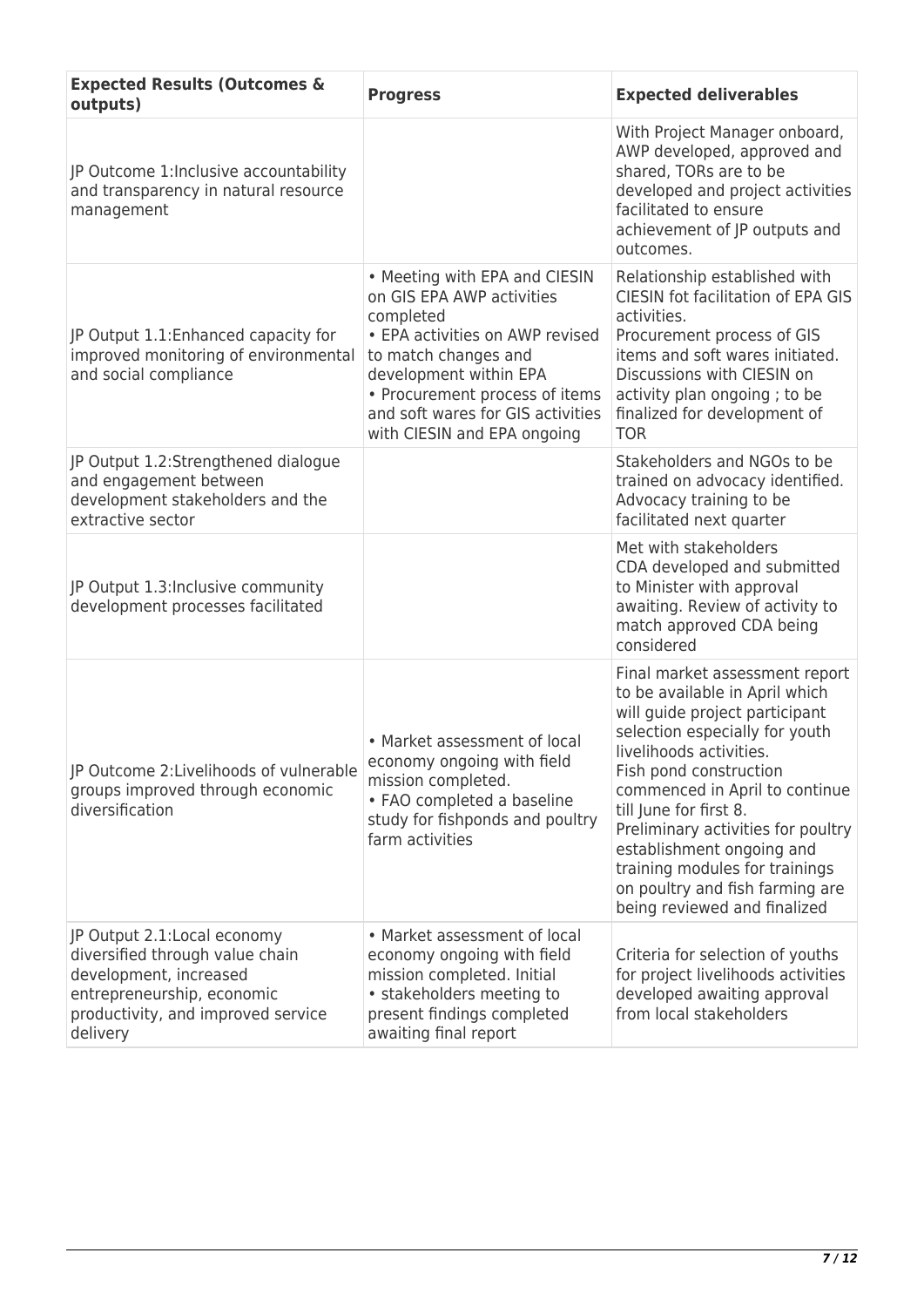| <b>Expected Results (Outcomes &amp;</b><br>outputs)                                                                     | <b>Progress</b>                                                                                                                                                                                                                                                                                                                                                                                                                                        | <b>Expected deliverables</b>                                                                                                                      |
|-------------------------------------------------------------------------------------------------------------------------|--------------------------------------------------------------------------------------------------------------------------------------------------------------------------------------------------------------------------------------------------------------------------------------------------------------------------------------------------------------------------------------------------------------------------------------------------------|---------------------------------------------------------------------------------------------------------------------------------------------------|
| JP Output 2.2: Aquaculture enterprises<br>established to increase income,<br>improved food and nutrition security       | • FAO completed a baseline<br>study that indicated substantial<br>potential for the expansion of<br>aquaculture in the district<br>• Developed criteria for<br>selection of sites for 24<br>fishponds.<br>• Criteria also developed for the<br>selection of sites for a total of 8<br>poultry farms that will be<br>established in partnership with<br>Sierra Akker Farms, who have<br>demonstrated expertise in the<br>poultry sector in Sierra Leone | Criteria developed and sites for<br>fish pond and poultry<br>establishment identified.<br>Construction of first 8 fish<br>ponds to start in April |
| JP Outcome 3:Stakeholder<br>engagement, M&E, knowledge<br>management, communication &<br>advocacy processes facilitated | • Project NSC and PMC<br>established<br>• 2016 AWP developed,<br>reviewed and approved by NSC<br>and PMC<br>• Draft communication and<br>advocacy strategy developed,<br>shared and updated with inputs<br>from NSC and PMC meetings                                                                                                                                                                                                                   |                                                                                                                                                   |
| JP Output 3.1:Stakeholder engagement<br>ensured throughout project<br>implementation                                    | • Project quarterly NSC and PMC<br>meetings facilitated in Freetown<br>and Kono respectively to<br>introduce PM and share AWP<br>and communication strategy<br>• 2016 AWP approved and<br>signed by NSC members                                                                                                                                                                                                                                        |                                                                                                                                                   |
| JP Output 3.2: Results based<br>management processes facilitated                                                        | • AWP shared with PMSU<br>• Market assessment of local<br>economy facilitated to provided<br>baseline information<br>• Stakeholders meeting to<br>present findings from field on<br>market assessment completed<br>• FAO completed base line<br>study for fish pond and poultry<br>activities                                                                                                                                                          | Quarterly monitoring plan<br>agreed by NSC and PMC                                                                                                |

### Cross-cutting issues

How has the JP addressed during the reporting period (please provide concrete actions):

#### 1) The **sustainability** of the JP work. (200 words)

Institutional and environmental sustainability is explicitly integrated in the programme design. Environmental sustainability will be secured through its outputs on enhancing capacity of the Environment Protection Agency and collaborating with NGOs working on environmental issues at local level as well as the local communities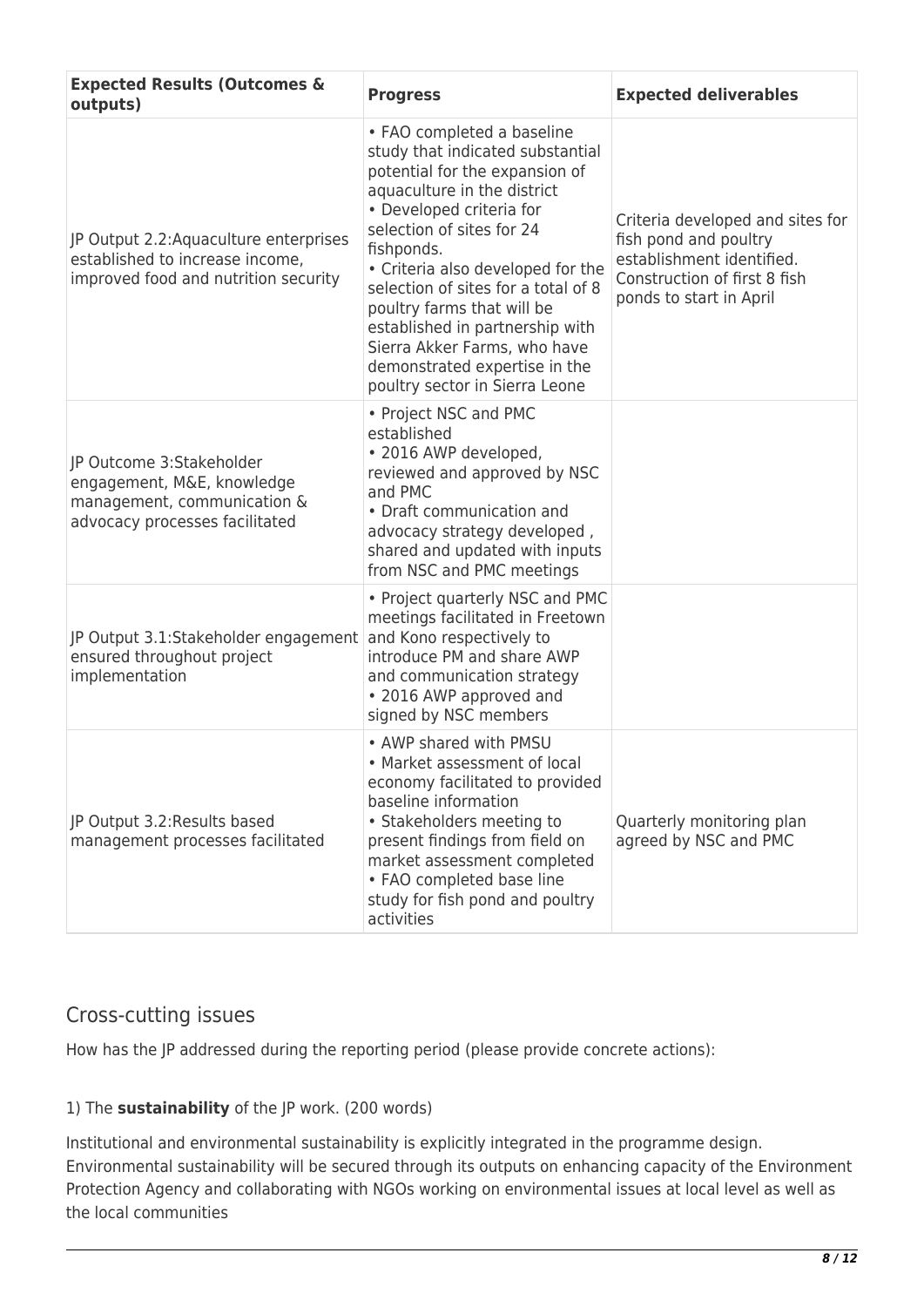Institutional sustainability is also ensured through the involved and working with the local councils and the respective MDAs. Currently the project is being implemented in collaboration with the National Minerals Agency, the National Youth Commission, The Kono district and City councils, the Kono Youth Coulcil etc

#### 2) The promotion of **women's empowerment and gender equality.** (200 words)

Gender and women's empowerment have been mainstreamed throughout the programme through the engagement of UNDP's gender focal person. Targets were set on the basis of selecting 50% each of the sexes to promote equality. Currently the ongoing fish pond construction activities made conscious efforts to 50: 50 % representation of men and women

#### 3) The engagement in **public-private partnerships**. (200 words)

Public private partnerships is central to most of the activities of the programme. The project is currently working with Sierra Akker Farms A private enterprise) for the establishment of poultry farms. Also livelihoods activities for youths will prioritize working with private enterprises and individuals to provide trainings/ livelihoods opportunities to youths through TVET institutions and other enterprises with apprenticeship focus. The project will also collaborate with MFIs make available loan opportunities for investment.

# **Communication and Advocacy**

**Has the JP articulated an advocacy & communication actions that helps advance its policy objectives and development outcomes?:**  Yes

#### **Please describe communication activities developed as part of the JP. :**

Some of the communication activities developed as part of the JP include:

- Display panels banners at key project location, events like workshops
- Labelling of SDGF and logos on all Information Education and Communication (IEC) materials generated
- Sharing Key results of the project with external stakeholders (other NGOs and donors, wider CA network) publicizing the contribution of the SDGF and its partners.
- Press releases or media/communications acknowledging the contribution of the SDGF and partners
- Adherence to visibility requirements in all official communications with SDGF and in all reports shared with the SDG F secretariat (progress and final reports, evaluation reports, baselines etc)
- Provision of articles and photos to media outlets during main projects events providing information about the project, progress, the support provided by SDGF and the implementing partner

• TV and radio sensitization programmes to mention the collaboration of the SDGF, Spanish government etc.

#### **JP twitter handle:**

@

Other social media channels managed by joint programme (Instagram, Google+, You Tube…):

### One UN Coordination and Delivering as One

The SDG-F is based on the principles of effective development cooperation, inclusion and participation and One UN coordination.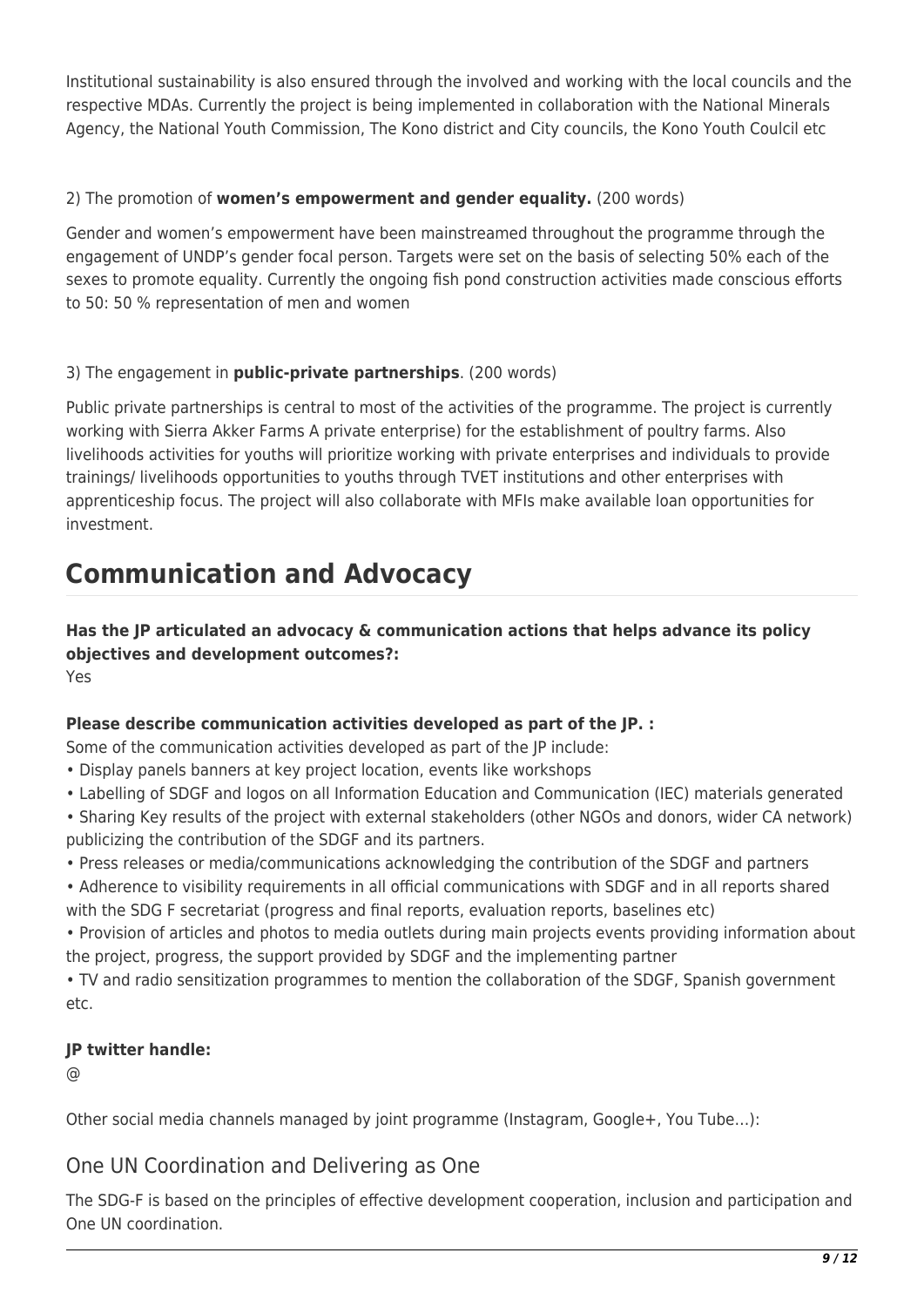| <b>Actions</b>                                                                                                                    | <b>Description</b>                                                                                                                                                                                                                                                                                                                                                                                                                                                                                                                                                                                                                                                                                                                                                                                                                                                                                                                                                                                                                                                                                                                                                                                                                                                                                                                                                                                                        |
|-----------------------------------------------------------------------------------------------------------------------------------|---------------------------------------------------------------------------------------------------------------------------------------------------------------------------------------------------------------------------------------------------------------------------------------------------------------------------------------------------------------------------------------------------------------------------------------------------------------------------------------------------------------------------------------------------------------------------------------------------------------------------------------------------------------------------------------------------------------------------------------------------------------------------------------------------------------------------------------------------------------------------------------------------------------------------------------------------------------------------------------------------------------------------------------------------------------------------------------------------------------------------------------------------------------------------------------------------------------------------------------------------------------------------------------------------------------------------------------------------------------------------------------------------------------------------|
| Managerial practices (financial,<br>procurement, etc.)<br>implemented jointly by the UN<br>implementing agencies for<br>SDG-F JPs | The programme is implemented in the framework of a UN multi-agency<br>Area-Based Development (ABD) approach focusing on two broad,<br>interlinked intervention areas that aim to enhance sustainable, inclusive<br>governance of natural resources as well as diversification of sustainable<br>livelihood opportunities. It builds on and complements previous or<br>ongoing activities of UNDP, FAO, and other partners. The programme<br>strengthens the capacity of NGOs to promote constructive dialogue with<br>the extractive sector on economic, social, and cultural rights, with<br>specific focus on women's empowerment, support diversification in<br>sectors that offer potential for job creation and business opportunities<br>and builds strategic Public-Private Partnerships with regional and local<br>businesses and Local Councils for risk sharing and resource leveraging,<br>with specific focus on promoting job creation and income generation for<br>youth and women.<br>Partnerships are formed around agriculture, aquaculture, value added<br>trade, mini-processing and production activities based on thorough<br>analysis of local market needs.<br>The programme is monitored at two levels, through a National steering<br>Committee and a Project Management Committee at district level.<br>Financial management and procurement is done in compliance with the<br>UNDP procedures. |
| Joint analytical work (studies,<br>publications, etc.) undertaken<br>jointly by UN implementing<br>agencies for SDG-F JPs         |                                                                                                                                                                                                                                                                                                                                                                                                                                                                                                                                                                                                                                                                                                                                                                                                                                                                                                                                                                                                                                                                                                                                                                                                                                                                                                                                                                                                                           |
| Joint activities undertaken<br>jointly by UN implementing<br>agencies for SDG-F JPs                                               | Construction of fish pond, establishment of poultry farms, training of<br>youths and youth farmers on entrepreneurship and business<br>management skills                                                                                                                                                                                                                                                                                                                                                                                                                                                                                                                                                                                                                                                                                                                                                                                                                                                                                                                                                                                                                                                                                                                                                                                                                                                                  |
| Other, please specify:                                                                                                            |                                                                                                                                                                                                                                                                                                                                                                                                                                                                                                                                                                                                                                                                                                                                                                                                                                                                                                                                                                                                                                                                                                                                                                                                                                                                                                                                                                                                                           |

#### **What types of coordination mechanisms and decisions have been taken to ensure joint delivery? :**

The project is being coordinated through national and local stakeholder involvements in approving work plans, review and approving selection criteria and activity implementation through partners.

## National Ownership: Paris, Accra and Busan Commitments

The SDG-F strengthens the UN system's ability to deliver results in an integrated and multi-dimensional manner by supporting the Joint Programme modality and by bringing together United Nations Agencies and national counterparts in a collective effort to ensure ownership and sustainability of results of JPs and advance towards the SDGs.

| <b>Partners</b>                            | Involvement *   | <b>Type of</b><br>involvement                                   | <b>Examples</b>                                                                                                                                                                                                          |
|--------------------------------------------|-----------------|-----------------------------------------------------------------|--------------------------------------------------------------------------------------------------------------------------------------------------------------------------------------------------------------------------|
| Government<br>(specify)<br>national/local) | Fairly involved | Policy-decision<br>making<br><b>Budget</b><br>Service Provision | At national level ministries are part of the<br>project NSC and at local level the councils and<br>local government agencies are part of the<br>PMC. Government contribution is part of the<br>project budget Eg the EPA |
| <b>Private Sector</b>                      | Fairly involved | Service Provision                                               | Sierr Akker farms, MFIs, TVETs, Individual<br>Trainers etc                                                                                                                                                               |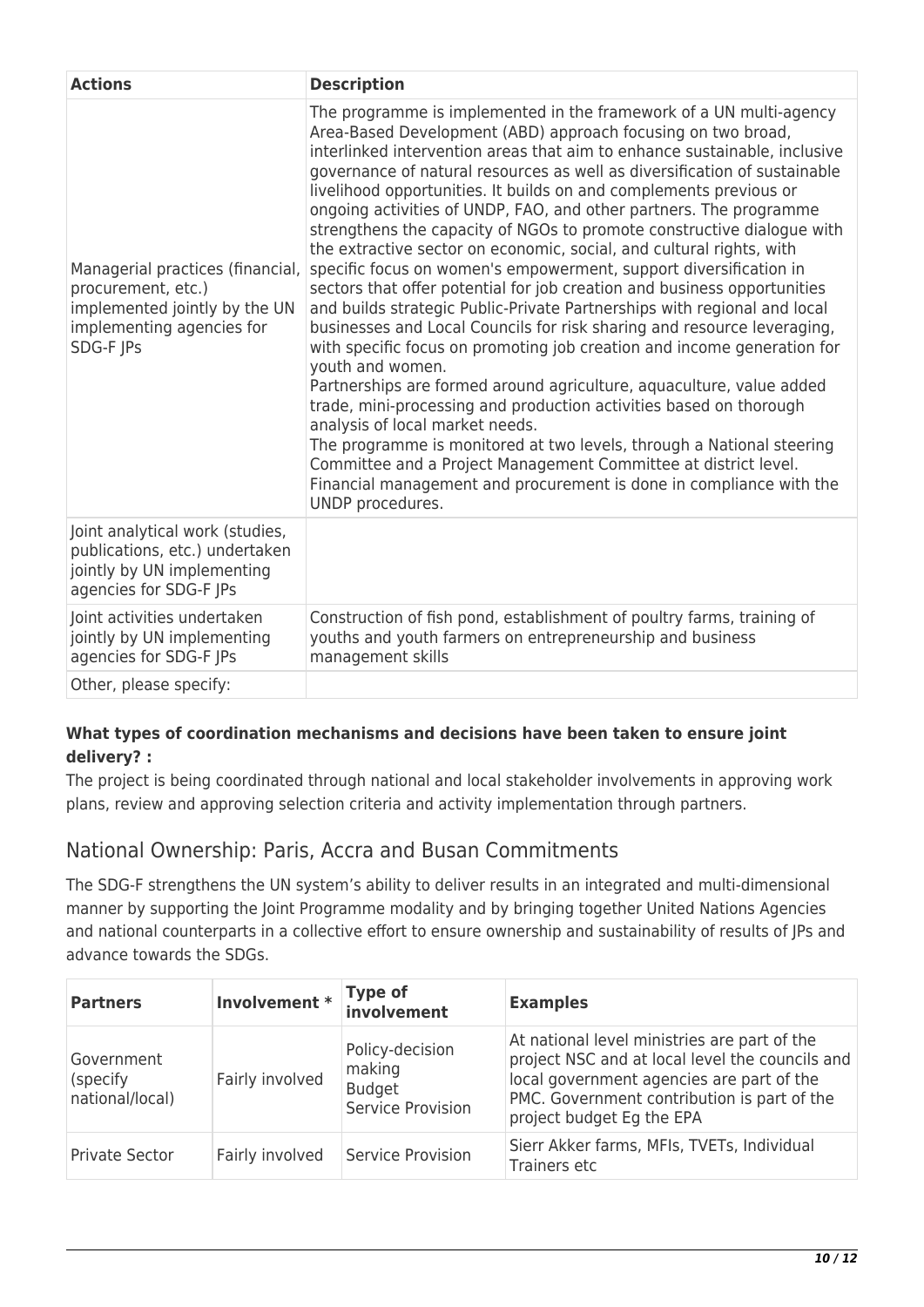| <b>Partners</b>      | Involvement *   | <b>Type of</b><br>involvement                        | <b>Examples</b>                                                                                                                                         |
|----------------------|-----------------|------------------------------------------------------|---------------------------------------------------------------------------------------------------------------------------------------------------------|
| <b>Civil Society</b> | Fairly involved | Other<br><b>Please specify:</b><br>Capacity building | Will be involved in advocacy training for<br>constructive engagement and dialogue with<br>extractive sector                                             |
| Academia             |                 | Slightly involved Service Provision                  | Njala University will provided training for fish<br>farming and poultry establishment, CIESIN<br>Columbia University will do GIS activities with<br>EPA |

\* Implementation of activities and the delivery of outputs

#### **Please briefly describe the current situation of the government, private sector and civil society on regards of ownership, align:**

The project is being implemented through government agencies, local councils and in collaboration with the private sector. Civil society is part of the project monitoring mechanism and the private sector is involved in carrying out some of the project activities like training for youths, establishment of poultry farms etc. The government is very much in support of and claims ownership of the project as it is implement through its agencies with work plans and budgets approved by them.

#### **Please briefly provide an overall assessment of the governance and managerial structures :**

The project is fully receiving support from various managerial structures including RC, NSC and PMC. However some NSC members are more active than others with those ministries directly complement being more supportive.

The PMC members, civil society and local authorities are very much interested and active on project implementation. The follow up on meeting action points and push for project to meet time lines.

## **VI. Joint Programme contribution to the SDGs**

|        | <b>SDG # JP Contribution</b>                                                                                                                                                                                                                                                                 |
|--------|----------------------------------------------------------------------------------------------------------------------------------------------------------------------------------------------------------------------------------------------------------------------------------------------|
| Goal 1 | Youths will be trained and provided with livelihoods opportunities that will contribute to reducing<br>poverty of the youths.                                                                                                                                                                |
| Goal 2 | The project is working with youth farmers to construct, establish and mange fish ponds and<br>poultry thereby contributing to food and nutrition security                                                                                                                                    |
|        | The project is working for improved accountability and transparency in natural resource<br>Goal 16 governance. This will contribute to promoting peace in the mining communities of the project<br>and help to generate income that will be reinvested in the development of the communities |

## **VII. Additional Information**

#### **Additional Comments:**

Due to the delay in start of project implementation because of the Ebola outbreak, some other activities carried during period that resulted in the review of activities for EPA and the CDA plan activities. This review was done to match up developments in the concerned areas